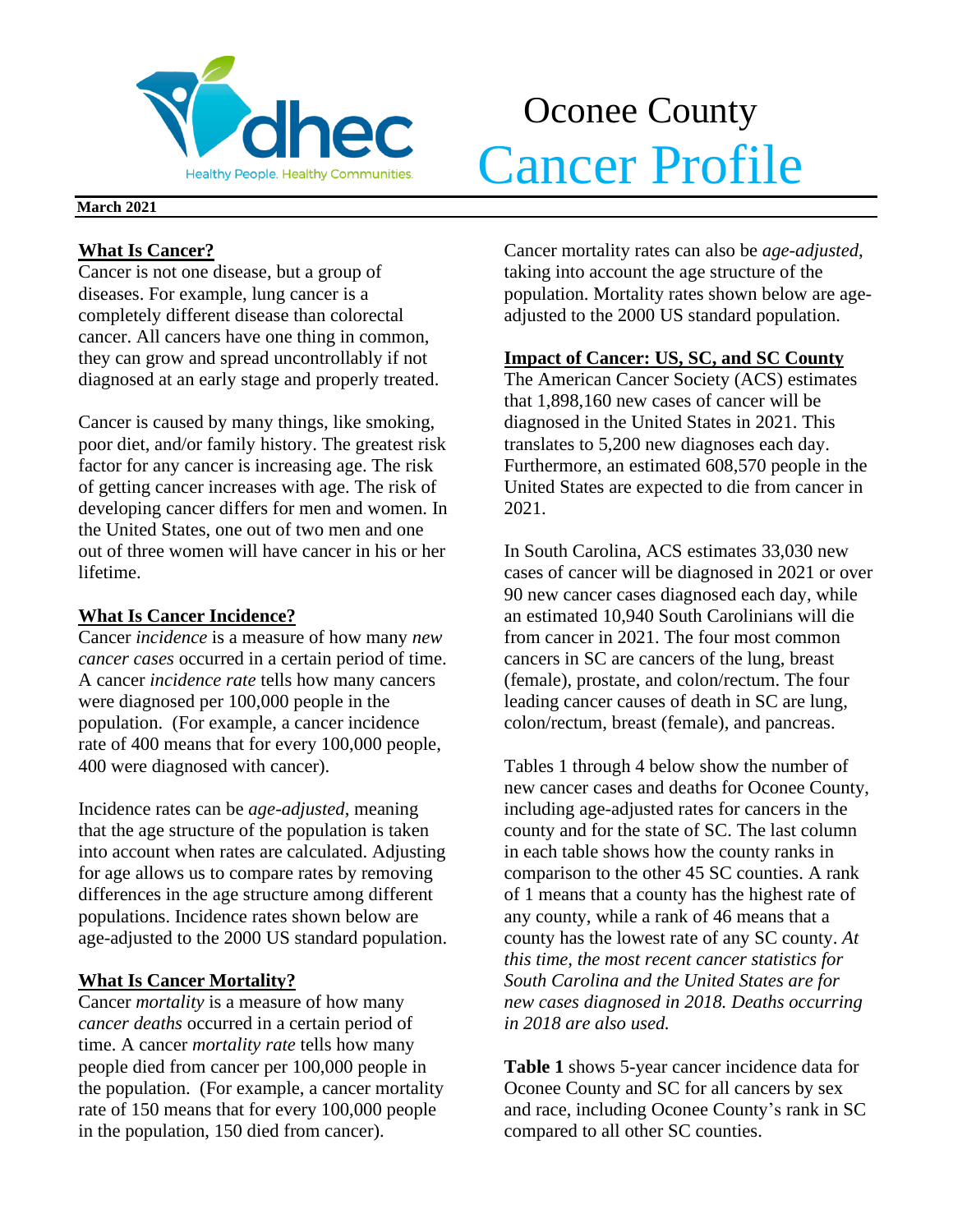Table 1. Cancer Incidence by Sex and Race, 2014-2018, Oconee County and South Carolina\*

|        | <b>SC</b> | <b>Oconee County</b> |           |           |  |
|--------|-----------|----------------------|-----------|-----------|--|
|        | 5-year    | 5-year               | new       | <b>SC</b> |  |
|        | rate      | rate                 | $cases^*$ | rank      |  |
| all    | 450       | 460                  | 533       | 17        |  |
| male   | 503       | 520                  | 290       | 18        |  |
| female | 411       | 414                  | 243       | 19        |  |
| white  | 452       | 465                  | 501       | 17        |  |
| black  | 441       | 427                  | 29        | 33        |  |

\***Counts are annual averages based on 5 years of data.** 5-year rates are per 100,000 age-adjusted to the 2000 US standard population. Statistics do not include *in situ* cancers, except for bladder. Source: SC Central Cancer Registry. ~ Statistic could not be calculated (small counts).

**Table 2** shows 5-year cancer mortality data for Oconee County and SC for all cancers by sex and race, including Oconee County's rank in SC compared to all other SC counties.

Table 2. Cancer Mortality by Sex and Race, 2014- 2018, Oconee County and South Carolina\*

|        | SC             | <b>Oconee County</b> |                  |            |
|--------|----------------|----------------------|------------------|------------|
|        | 5-year<br>rate | 5-year<br>rate       | lives<br>$lost*$ | SС<br>rank |
| all    | 165            | 165                  | 195              | 34         |
| male   | 203            | 200                  | 108              | 33         |
| female | 137            | 139                  | 87               | 27         |
| white  | 160            | 166                  | 184              | 27         |
| black  | 185            | 171                  | 11               | 37         |

\***Counts are annual averages based on 5 years of data.** 5-year rates are per 100,000 age-adjusted to the 2000 US standard population. Sources: SC Central Cancer Registry and SC Vital Records. ~ Statistic could not be calculated (small counts).

**Table 3** shows 5-year cancer incidence data for Oconee County and SC for selected cancers, including Oconee County's rank in SC compared to all other SC counties.

| Table 3. Cancer Incidence for Selected Cancers, |
|-------------------------------------------------|
| 2014-2018, Oconee County and South Carolina*    |

|                           | SC             | <b>Oconee County</b> |                 |            |  |
|---------------------------|----------------|----------------------|-----------------|------------|--|
| cancer                    | 5-year<br>rate | 5-year<br>rate       | new<br>$cases*$ | SC<br>rank |  |
| <b>breast</b><br>(female) | 130            | 123                  | 71              | 33         |  |
| prostate<br>(male)        | 113            | 102                  | 64              | 31         |  |
| $l$ ung/<br>bronchus      | 63             | 67                   | 83              | 21         |  |
| $\text{colon}/$<br>rectum | 38             | 36                   | 40              | 35         |  |
| pancreas                  | 14             | 14                   | 17              | 25         |  |

\***Counts are annual averages based on 5 years of data.** 5-year rates are per 100,000 age-adjusted to the 2000 US standard population. Statistics do not include *in situ* cancers, except for bladder. Source: SC Central Cancer Registry. ~ Statistic could not be calculated (small counts).

**Table 4** shows 5-year cancer mortality data for Oconee County and SC for selected cancers, including Oconee County's rank in SC compared to all other SC counties.

| Table 4. Cancer Mortality for Selected Cancers, |  |
|-------------------------------------------------|--|
| 2014-2018, Oconee County and South Carolina*    |  |

|                 | SC     | <b>Oconee County</b> |         |      |
|-----------------|--------|----------------------|---------|------|
| cancer          | 5-year | 5-year               | lives   | SС   |
|                 | rate   | rate                 | $lost*$ | rank |
| breast          |        |                      |         |      |
| (female)        | 22     | 21                   | 12      | 28   |
| prostate        |        |                      |         |      |
| (male)          | 22     | 22                   | 10      | 23   |
| $l$ ung/        |        |                      |         |      |
| <b>bronchus</b> | 43     | 47                   | 57      | 20   |
| $\text{colon}/$ |        |                      |         |      |
| rectum          | 14     | 12                   | 14      | 43   |
| pancreas        |        | 13                   | 15      | 20   |

\***Counts are annual averages based on 5 years of data.** 5-year rates are per 100,000 age-adjusted to the 2000 US standard population. Sources: SC Central Cancer Registry and SC Vital Records. ~ Statistic could not be calculated (small counts).

**Table 5** shows the percentage of cancers diagnosed in early and late stages of disease in Oconee County and SC. Cancers diagnosed in late stages lessen the potential for successful treatment and raise the risk of premature loss of life.